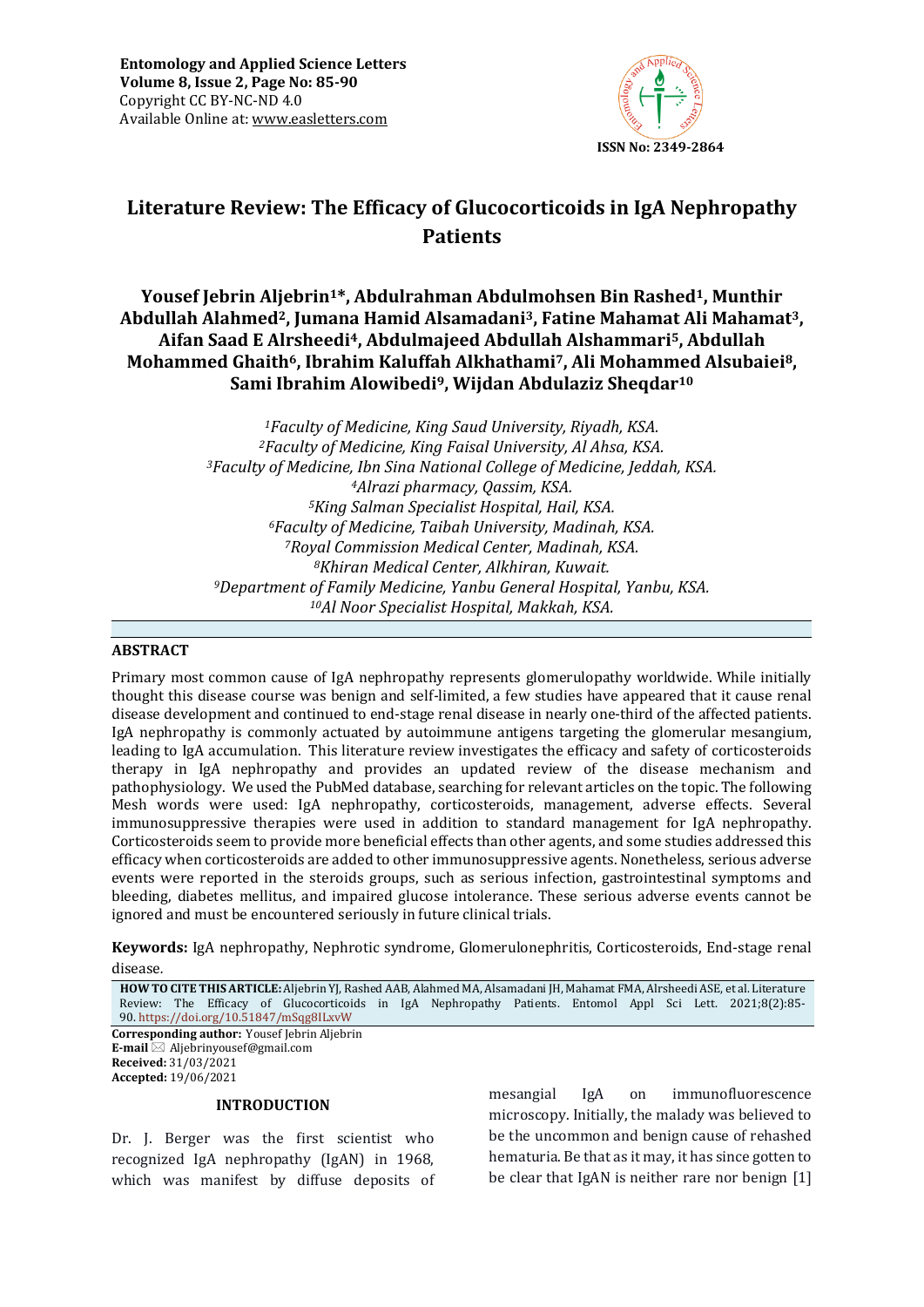and is the frequent cause of primary glomerulonephritis around the world [1, 2]. IgAN in up to 15-20% of patients within 10 years from the malady onset which leads to end-stage renal disease (ESRD) and 30-40% within 20 years [2]. Several risk factors have been demonstrated association with IgAN progression, including persistent proteinuria and specific findings on renal biopsy; these findings may help select adequate therapy for IgAN patients [1]. IgAN is a slowly progressive disease that takes years to reach the final stage of clinical usually look into clinical trials [1]. While the main attention is for primary IgAN, secondary IgAN can be induced by other disorders listed in **Table 1**. The commonest disorder among these is Schönlein– Henoch purpura [3].

IgAN affects the body at any age, and the onset is commonly influencing the 2nd and the 3rd decades of life. There is a male: female proportion extending from less than 2:1 in Japan to as high as 6:1 in northern Europe and the United States. Furthermore, Whites and Asian populaces are more inclined to IgA nephropathy compared with black individuals, which remains unexplained. The epidemiological data of IgAN is few to this moment and considered variable among different populations. The recorded incidence in France and one each within The Netherlands, Germany, and Italy changed from 15 to 40 new cases per 1 million population yearly. On the contrary, one study within the United States posted an increment from five cases (from 1975 to 1979) to 12 cases (from 1990 to 1994) every year for each million populace. Moreover, the predominance shows up to be higher in Asia, Australia, Finland, and Southern Europe, representing 20-40%. Nonetheless, the predominance rates are much lesser in the United States, United Kingdom, and Canada [3].

IgAN patients out to be closely monitored by a nephrologist and treated appropriately. Within the last decade, epidemiological, clinical, serological, and histological prove have demonstrated that dynamic IgAN is related to proteinuria, hypertension, kidney function disability, the gravity of glomerulosclerosis, and tubulointerstitial fibrosis in renal pathology, and gene polymorphism. Moreover, initial markers of dynamic IgAN incorporate hefty proteinuria (>1g/day), high blood pressure, altered kidney function (increased serum creatinine by >10%

### **Aljebrin** *et al.**Entomol. Appl. Sci. Lett., 2021, 8(2): 85-90*

inside three months), glomerular sclerosis, crescent arrangement, fibrosis, and vascular sclerosis. IgAN, in the case clear out untreated, can worsen into renal failure in a short-term period [4].

# **Table 1.** Diseases-induced Secondary IgA Nephropathy

| Liver disease: Hepatitis C, Cryptogenic or Primary biliary,<br>Alcohol, Chronic Schistosomiasis                                                                                                                                                                                       |
|---------------------------------------------------------------------------------------------------------------------------------------------------------------------------------------------------------------------------------------------------------------------------------------|
| <b>Intestinal disorders:</b> Celiac disease, Chronic ulcerative<br>colitis, Chroh'n disease                                                                                                                                                                                           |
| <b>Skin disorders:</b> Dermatitis herpetiformis; Psoriasis                                                                                                                                                                                                                            |
| <b>Lung/Bronchus diseases:</b> Cystic fibrosis, Sarcoidosis,<br>Bronchiolitis obliteration, Idiopathic primary hemosiderosis                                                                                                                                                          |
| <b>Malignancies:</b> Mycosis fungoides, Carcinoma of the<br>pancreas, larynx, and lung                                                                                                                                                                                                |
| <b>Infection:</b> Leprosy, Human immunodeficiency virus                                                                                                                                                                                                                               |
| <b>Immunologic and other systemic disorder:</b> Rheumatoid<br>arthritis, Behcet's disease, Psoriatic arthritis, Ankylosing<br>spondylitis, Sjögren's syndrome, Familial immune<br>thrombocytopenia, Good-pasture's syndrome,<br>Cryoimmunoglobulinemia, Systemic lupus erythematosus, |
| IgA Nephropathy with Coincidence disease: Diabetic<br>nephropathy, Wegner's granulomatosis, Membranous<br>nephropathy, ANCA-associated vasculitis                                                                                                                                     |

Abbreviations: ANCA; Anti-neutrophil Cytoplasmic Antibodies

#### *IgAN pathogenesis*

IgAN is induced by the IgA1 glycans galactosylation and sialylation, accounting for almost 90% of IgA cases. In patients with IgAN, IgA1 molecules contain an anomalous structure of their O-glycans, described by abbreviated glycans composed of N-acetylgalactosamine either with or without sialic acid. The anomalous IgA1 glycosylation is identified as an autoantigen that produces the integration of glycan-specific autoantibodies [5]. Consequently, the union of antibodies to antigens produces circulating immune complexes, which concentrate within the mesangium and impact the actuation of mesangial cells, creation of extracellular matrix, and discharge of proinflammatory cytokines and chemokines [5, 6]. The latter can initiate and propagate glomerular inflammation and damage [5, 6]. The complement system can be actuated via the alternative (the lectin) pathway, which also plays an important role in IgAN pathogenesis [5].

#### **RESULTS AND DISCUSSION**

*Therapeutic approach for IgAN*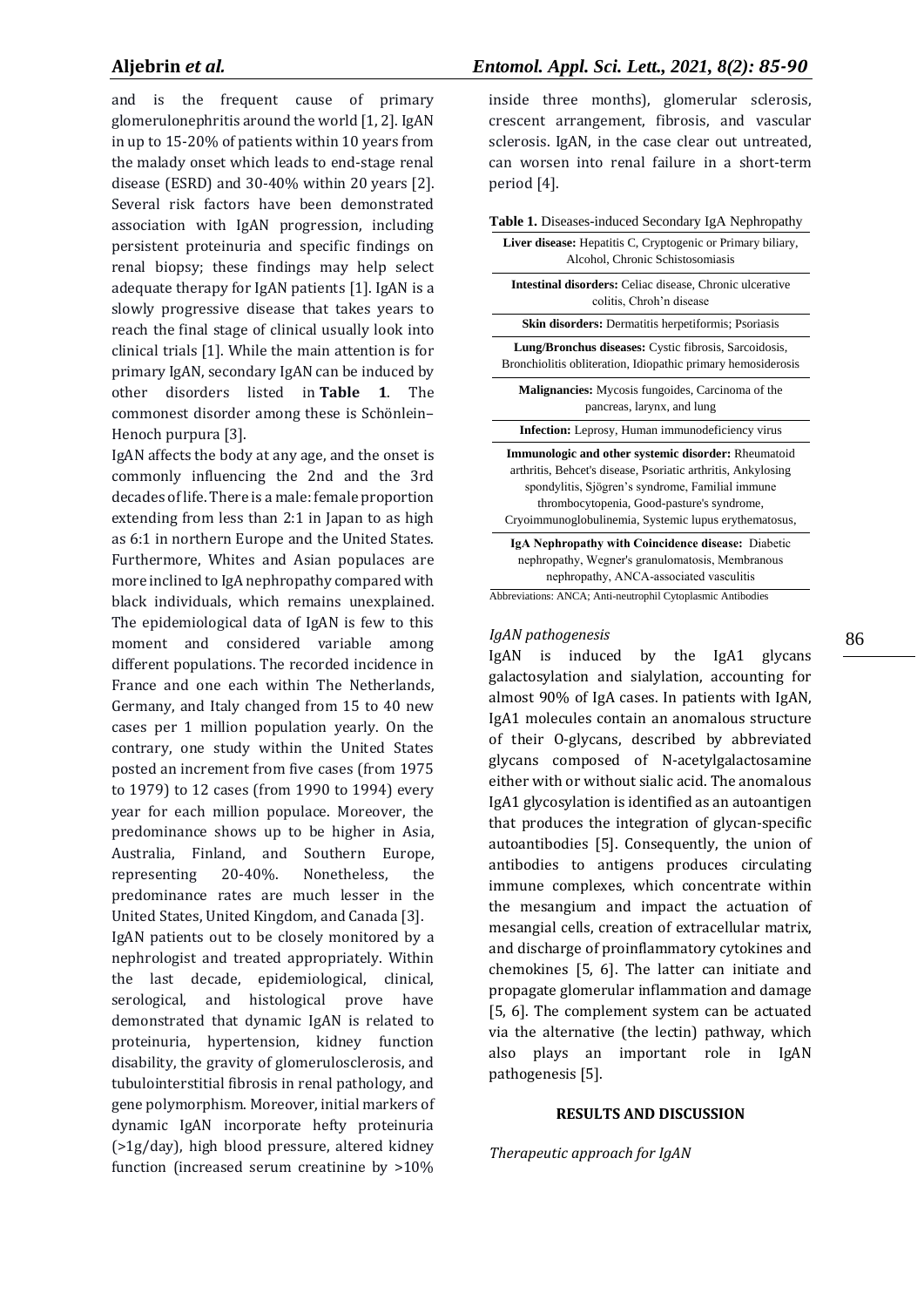IgAN management has been and continues to be debatable among nephrologists. Despite advanced comprehension of the underlying IgAN pathogenesis, there is currently no definite treatment that can specifically prevent the production of galactose-deficient IgA1 or its corresponding autoantibodies that are central to the disease process, IgA1-immune complex formation, or their glomerular mesangium deposition [7]. The Worldwide of contemporary Kidney Disease-Improving Outcomes (KDIGO) Clinical Hone Guidelines and recommended longer-term angiotensin-converting protein inhibitors (ACEi) for Glomerulonephritis or Angiotensin-receptor blockers (ARBs) as treatment when proteinuria is >0.5-1g/day, with dosage up-titration concurring to the blood pressure. Since the early 1980s, a few therapeutic approaches have been suggested, more than in other nephropathies: tonsillectomy, diminished antigenic stack diet, diphenylhydantoin, disodium cromoglycate, danazol, eicosapentaenoic acid, ACEi, ARBs, endothelin receptor antagonists, high dose intravenous immunoglobulins, plasmapheresis, cancerpreventing agent, vitamin E, omega-3-fatty acids, warfarin, dipyridamole, cyclosporin, azathioprine, cyclophosphamide, mycophenolate mofetil, corticosteroids, mizoribine, rituximab, heparin, and budesonide, statins [8].

Patients with the constant proteinuria >1g/day and >50 ml/min of glomerular filtration rate (GFR) despite 3-6 months of maximum management optimization (including ACEi or ARBs), they suggest a 6-month program of corticosteroid treatment [8-10]. Overall, immunosuppressant therapy is believed to provide more beneficial effects in IgAN with moderate and high risk [9]. Nevertheless, recent KDIGO recommendations provide no clear guide for immunosuppression in IgAN patients with GFR between 30 and 50ml/min due to recent RCTs that have rarely recruited this high-risk population [10]. Interestingly, glucocorticoids receptor (GCR) expression played an important role in steroid therapy response, where patients with high GCR expression were likely to reach complete remission and less likely to progress to ESRD than with lower GCR expression. Early studies from Italy and Japan demonstrated beneficial therapeutic effects of steroid therapy on kidney function preservation [11].

### *Evidence-based medicine*

In two retrospective studies, low-dose corticosteroids (prednisolone 30mg/day for 3 months) combined with oral cyclophosphamide provide more significant beneficial effect than supportive measures in IgAN patients with reduced renal function [12]; The second study [13] demonstrated also greater efficacy of steroid therapy compared to non-steroid therapy in advanced IgAN patients, in the forms of reduced proteinuria and maintain creatinine level [12, 13]. Moderate proteinuria and dynamic glomerular lesion are postliminary studies that indicate effectiveness especially for IgAN patients, such as cellular and fibrocellular crescent and mesangial cell propagation [13]. Additionally, Kobayashi *et al*. had demonstrated in their study that steroid treatment is viable in IgAN patients with mild renal damage and proteinuria (~2/day) [13] Even in post-renal transplanted patients secondary to IgAN, although there are no current guidelines to prevent recurrent IgAN after renal transplantation, Messina *et al*. had completed a retrospective single-center study on 29 patients with biopsy-proven de novo and recurrent IgAN after renal transplantation. This study showed that pulse steroid therapy for 6 months was correlated with enhanced kidney function compared with patients who received standard supportive therapy [14]. Furthermore, a few randomized clinical trials (RCT) had illustrated the useful impact of corticosteroids monotherapy or additionally to the standard therapy for IgAN patients. For example, in Manno *et al*. RCT, 97 IgAN patients with nephrotic proteinuria were randomized to get a 6-month course of oral prednisolone plus ramipril (combination treatment) or ramipril alone (monotherapy group).

The combination treatment gives an advantageous impact compared with ramipril monotherapy in preventing the risk of renal malady progression in proteinuric IgAN patients in the long-term follow-up. The chance of renal disease progression was essentially decreased by 87% within the combination treatment. On the contrary, the chance of reaching the combined results (renal disease progression and rate of renal function decline) was overwhelmingly increased with each g/24 h increment in a pattern of urinary proteinuria excretion and each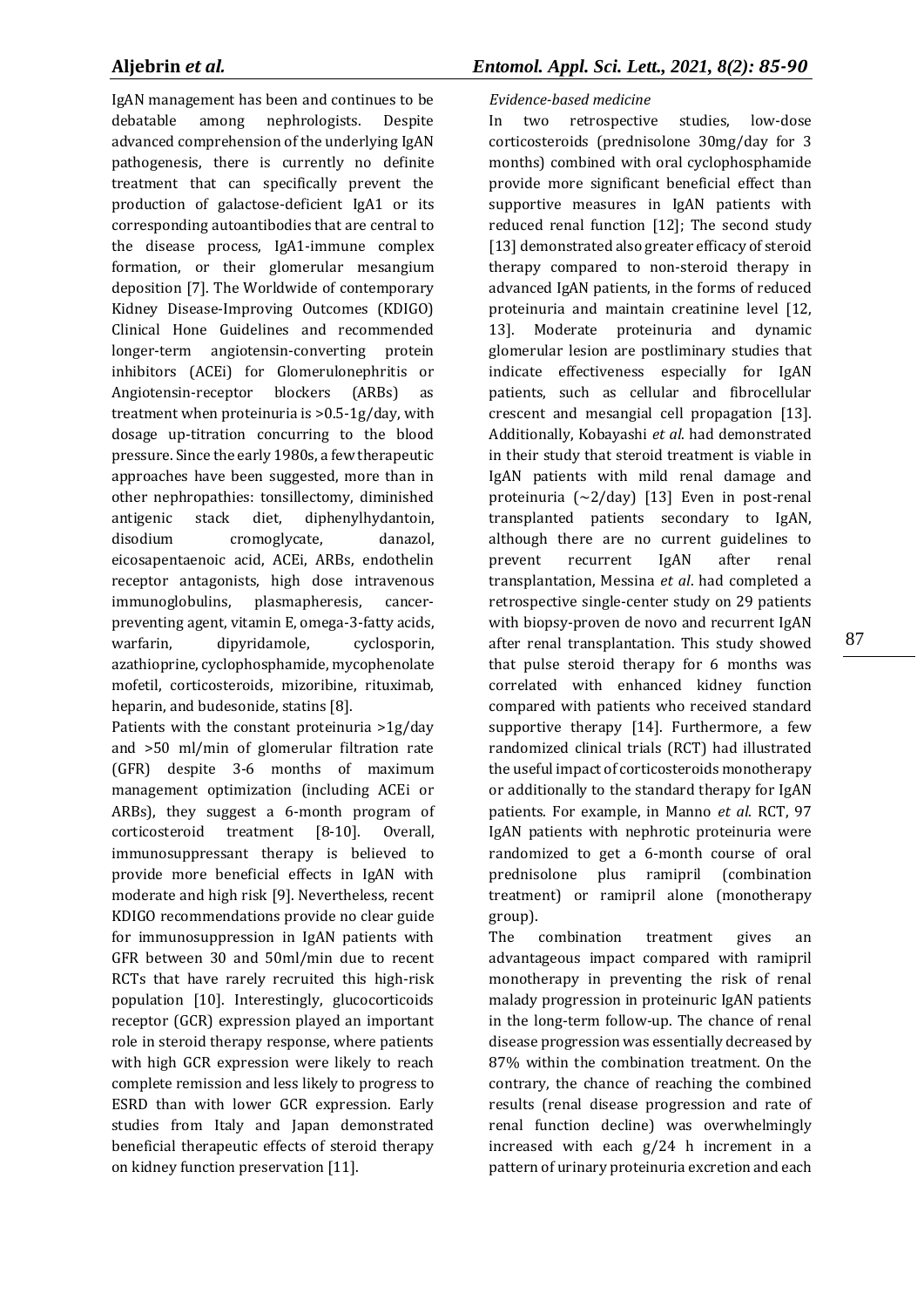mg/dl increment in standard serum creatinine. Even after multivariate investigation, the risk of reaching the results was 91% lower within the combination group than within the monotherapy group. The risk expanded significantly more than three times for each g/24h increment in pattern urinary protein excretion [15].

In addition, Ponzzi *et al*. had conducted an RCT, correlating the adequacy of treatment of the steroid oral prednisone 0.5 mg/kg on alternate days for 6 months and ((intravenous methylprednisolone 1g per day for 3 sequential days at the beginning of 1, 3, and 5, months) with standard steady treatment alone. This trial concluded that steroid treatment for a 6-month protected against the primary result (deterioration in renal function) with no clear antagonistic events amid follow-up. Moreover, the steroid useful impact was specifically related to the rate of increment in urinary protein excretion [16]. Besides, in a multicenter, randomized, (prednisolone, azathioprine, heparin-warfarin, and dipyridamole) controlled trial that included 78 children with IgAN were chosen to receive two years of combination treatment or control treatment (heparinwarfarin and dipyridamole). After auxiliary examination, the combination treatment essentially ameliorated acute phase nephritis activity and improved the long-term result of severe childhood IgAN. Also, proteinuria was decreased by 87% from pattern within the combination group compared with only a 21% reduction in the control group. The proportion of patients with overwhelming proteinuria was essentially low at the combination group at the end of the initial two years of treatment in addition to 100% likelihood of renal survival rate in patients without proteinuria at the entire longterm follow-up period [17].

#### *Steroids efficacy and safety considerations*

In two systematic reviews, corticosteroids demonstrated a significant reduction in proteinuria and progression into ESRD [18, 19]. In addition, long-term steroid therapy has higher efficacy than short-term therapy and standard therapy in reducing ESRD risks, urinary protein excretion, and urinary protein excretion [18]. Corticosteroids were also found to significantly improve clinical remission rates and the risk of ESRD compared to supportive management alone [20]. Another meta-analysis also

# **Aljebrin** *et al.**Entomol. Appl. Sci. Lett., 2021, 8(2): 85-90*

demonstrated superior efficacy of corticosteroid compared to standard therapy, particularly impairment of renal function occurs in patients with hypertension or older people [21]. Lin *et al*. had conducted a meta-analysis and compared the efficacy of corticosteroids withs other immunosuppressants therapy in IgAN patients. Similarly, steroids treatment has statistically significant impacts in preventing the decline in renal function, even though this result was not altered by steroids type [22].

Nonetheless, corticosteroids use was linked with several high-risk adverse events [19-21]. For instance, diabetes mellitus or impaired glucose intolerance, high blood pressure, gastrointestinal bleeding, cushingoid features, insomnia, headache, increased weight, and significant infection [19-21]. The frequency of gastrointestinal symptoms, such as gastrointestinal bleeding, enhanced appetite, and dyspepsia, represent vital antagonistic impacts, and these effects increased by 105% within the steroid group [22]. Furthermore, a recent study showed that 18/369 (4.9%) patients had a serious or deadly infection. The TESTING and STOP trials detailed death, in which 2 cases of the steroid group in TESTING and 1 within the placebo group died, while within the STOP trial, 1 case of the steroid group died in an accident, and no deaths were detailed in the placebo group [22]. Subsequently, the adverse incidence in response to corticosteroids must be taken genuinely, and patients experiencing such trials must be closely observed.

#### **CONCLUSION**

Although IgA nephropathy's pathogenic mechanism is well understood nowadays, there is no substantiate treatment to prevent advancement to end-stage renal disease. Almost one-third of affected patients eventually developed the end-stage renal disease, mainly after 20 years. Hence, several immunosuppressants have been studied to encounter this complication, of which corticosteroids appear to provide a significant reduction in renal disease progression and proteinuria. However, some trials have reported serious adverse events secondary to steroid use, for which treated patients must be closely monitored. Further randomized, multicenter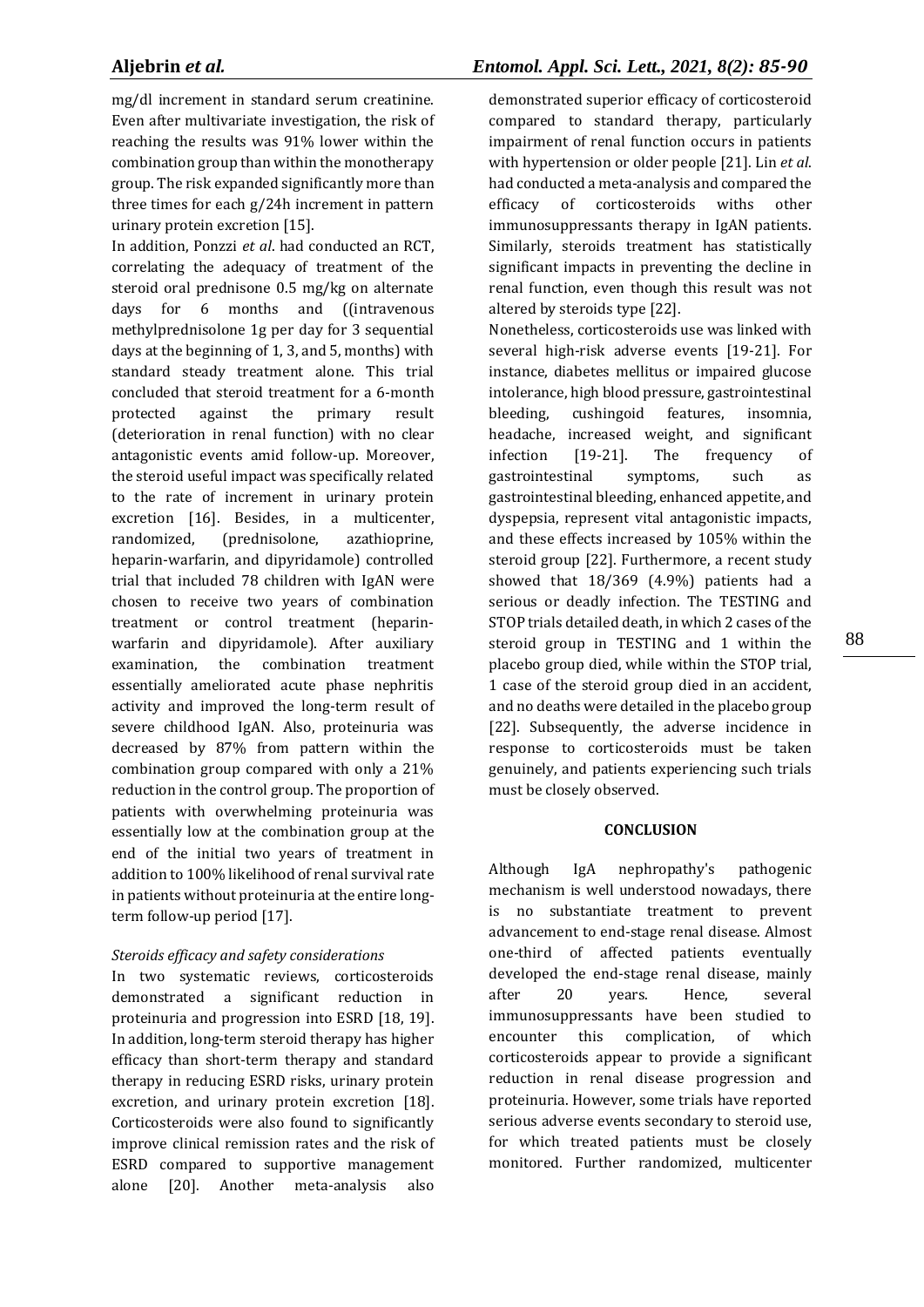clinical trials are warranted to establish the exact rate of adverse events.

**ACKNOWLEDGMENTS:** None

**CONFLICT OF INTEREST:** None

### **FINANCIAL SUPPORT:** None

### **ETHICS STATEMENT:** None

#### **REFERENCES**

- 1. Samuels JA, Strippoli GF, Craig JC, Schena FP, Molony DA. Immunosuppressive agents for treating IgA nephropathy. Cochrane Database Syst Rev. 2003;(4):CD003965. doi:10.1002/14651858.CD003965. Update in: Cochrane Database Syst Rev. 2015;8:CD003965.
- 2. Zheng J, Gong X, Wu Z. Immunosuppressive agents in the treatment of IgA nephropathy: A meta-analysis of clinical randomized controlled literature. Niger J Clin Pract. 2020;23(4):437-49.

doi:10.4103/njcp.njcp\_112\_18.

- 3. Donadio JV, Grande JP. IgA nephropathy. N Engl J Med. 2002;347(10):738-48. doi:10.1056/NEJMra020109.
- 4. Wang W, Chen N. Treatment of progressive IgA nephropathy: an update. Contrib Nephrol. 2013;181:75-83. doi:10.1159/000348460.
- 5. Locatelli F, Del Vecchio L, Ponticelli C. Should we really STOP treating patients with IgA nephropathy with steroids? Physiol Int. 2018;105(2):101-9.
- 6. Coppo R. Corticosteroids in IgA Nephropathy: Lessons from Recent Studies. J Am Soc Nephrol. 2017;28(1):25-33.
- 7. Cheung CK, Rajasekaran A, Barratt J, Rizk DV. An Update on the Current State of Management and Clinical Trials for IgA Nephropathy. J Clin Med. 2021;10(11):2493.
- 8. Pozzi C. Treatment of IgA nephropathy. J Nephrol. 2016;29(1):21-5.
- 9. Zhang Z, Yang Y, Jiang SM, Li WG. Efficacy and safety of immunosuppressive treatment in IgA nephropathy: a meta-analysis of randomized controlled trials. BMC Nephrol. 2019;20(1):1-2. doi:10.1186/s12882-019- 1519-3

# **Aljebrin** *et al.**Entomol. Appl. Sci. Lett., 2021, 8(2): 85-90*

- 10. Tesar V, Troyanov S, Bellur S, Verhave JC, Cook HT, Feehally J, et al. Corticosteroids in IgA Nephropathy: A Retrospective Analysis from the VALIGA Study. J Am Soc Nephrol. 2015;26(9):2248-58.
- 11. Kee YK, Nam BY, Jhee JH, Park JT, Lim BJ, Yoo TH, et al. The Association of Glomerular Glucocorticoid Receptor Expression with Responsiveness to Corticosteroid Treatment in IgA Nephropathy. Am J Nephrol. 2019;50(3):187-95. doi:10.1159/000502327.
- 12. Ma F, Yang X, Zhou M, Bai M, Zhao L, Li L, et al. Treatment for IgA nephropathy with stage 3 or 4 chronic kidney disease: low-dose corticosteroids combined with oral cyclophosphamide. I Nephrol. 2020;33(6):1241-50.
- 13. Moriyama T, Honda K, Nitta K, Yumura W, Nihei H. The effectiveness of steroid therapy for patients with advanced IgA nephropathy and impaired renal function. Clin Exp Nephrol. 2004;8(3):237-42.
- 14. Messina M, Di Vico MC, Ariaudo C, Mazzucco G, Fop F, Segoloni GP, et al. Treatment protocol with pulse and oral steroids for IgA Nephropathy after kidney transplantation. J Nephrol. 2016;29(4):575-83.
- 15. Manno C, Torres DD, Rossini M, Pesce F, Schena FP. Randomized controlled clinical trial of corticosteroids plus ACE-inhibitors with long-term follow-up in proteinuric IgA nephropathy. Nephrol Dial Transplant. 2009;24(12):3694-701. doi:10.1093/ndt/gfp356
- 16. Pozzi C, Bolasco PG, Fogazzi GB, Andrulli S, Altieri P, Ponticelli C, et al. Corticosteroids in IgA nephropathy: a randomised controlled trial. Lancet. 1999;353(9156):883-7. doi:10.1016/s0140-6736(98)03563-6.
- 17. Kamei K, Nakanishi K, Ito S, Saito M, Sako M, Ishikura K, et al. Long-Term Results of a Randomized Controlled Trial in Childhood IgA Nephropathy. Clin J Am Soc Nephrol. 2011;6(6):1301-7.
- 18. Zhou YH, Tang LG, Guo SL, Jin ZC, Wu MJ, Zang II, et al. Steroids in the Treatment of IgA Nephropathy to the Improvement of Renal Survival: A Systematic Review and Meta-Analysis. Plos One. 2011;6(4):e18788. doi:10.1371/journal.pone.0018788